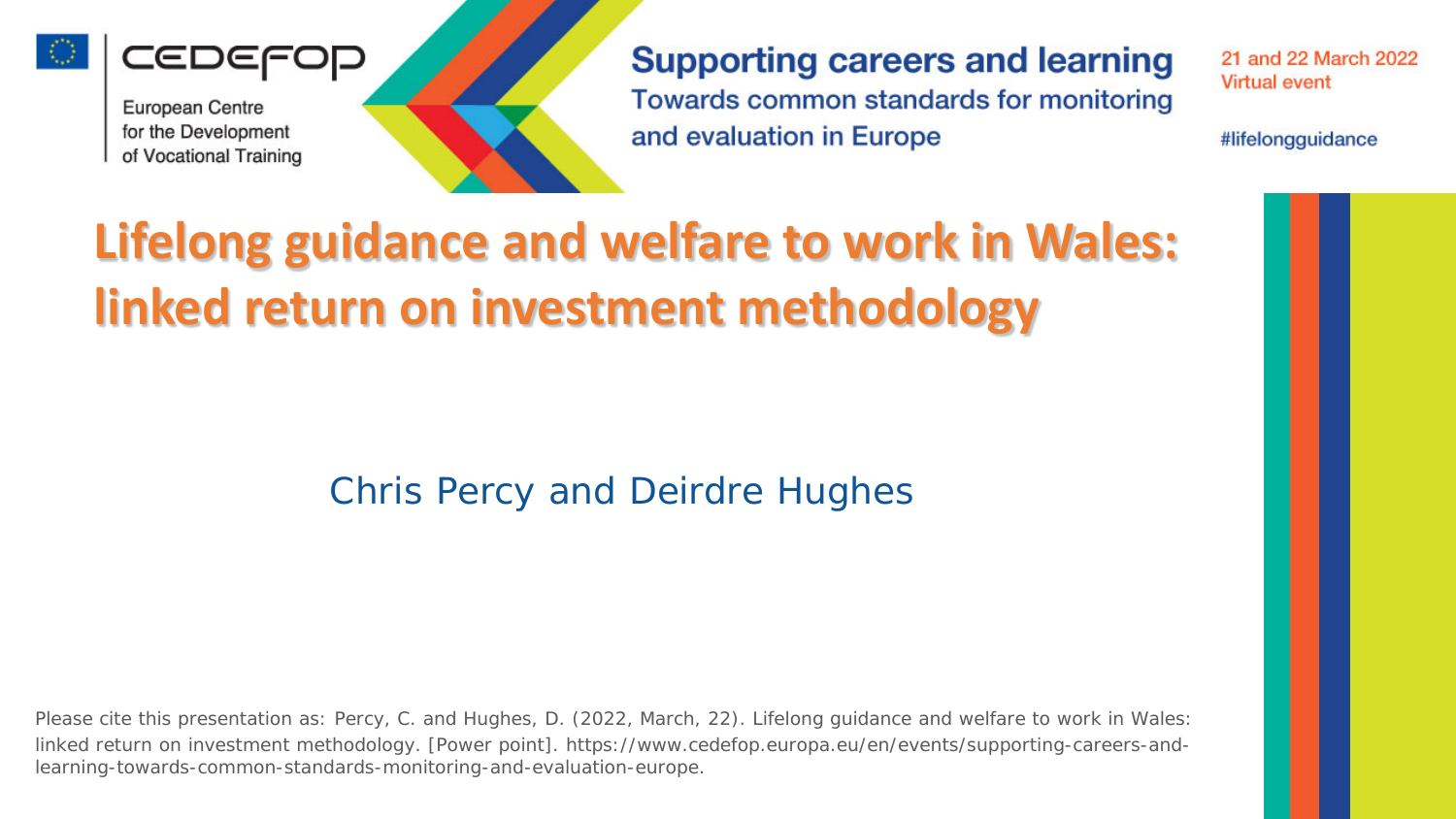

#### **Supporting careers and learning** Towards common standards for monitoring and evaluation in Europe

21 and 22 March 2022 **Virtual event** 

#lifelongguidance

### **Session overview**

- **"Linked ROI":** Six-step method to estimate ROI by connecting internal programme data to impact evidence from comparable third party research with a counterfactual
- **Why?** Growing funder/stakeholder pressure for economic impact estimates but (quasi-)experimental evidence often not appropriate/feasible for every programme
- **Case study:** Welfare-to-work in Wales (new five-year vision + political pressure): Worked example in a rapid project to identify a 1.6x fiscal ROI (likely underestimate)
- **Wider organisational benefits**: Promotes thinking about data/evidence gathering in structured way – on track to stronger ROI evidence in the future

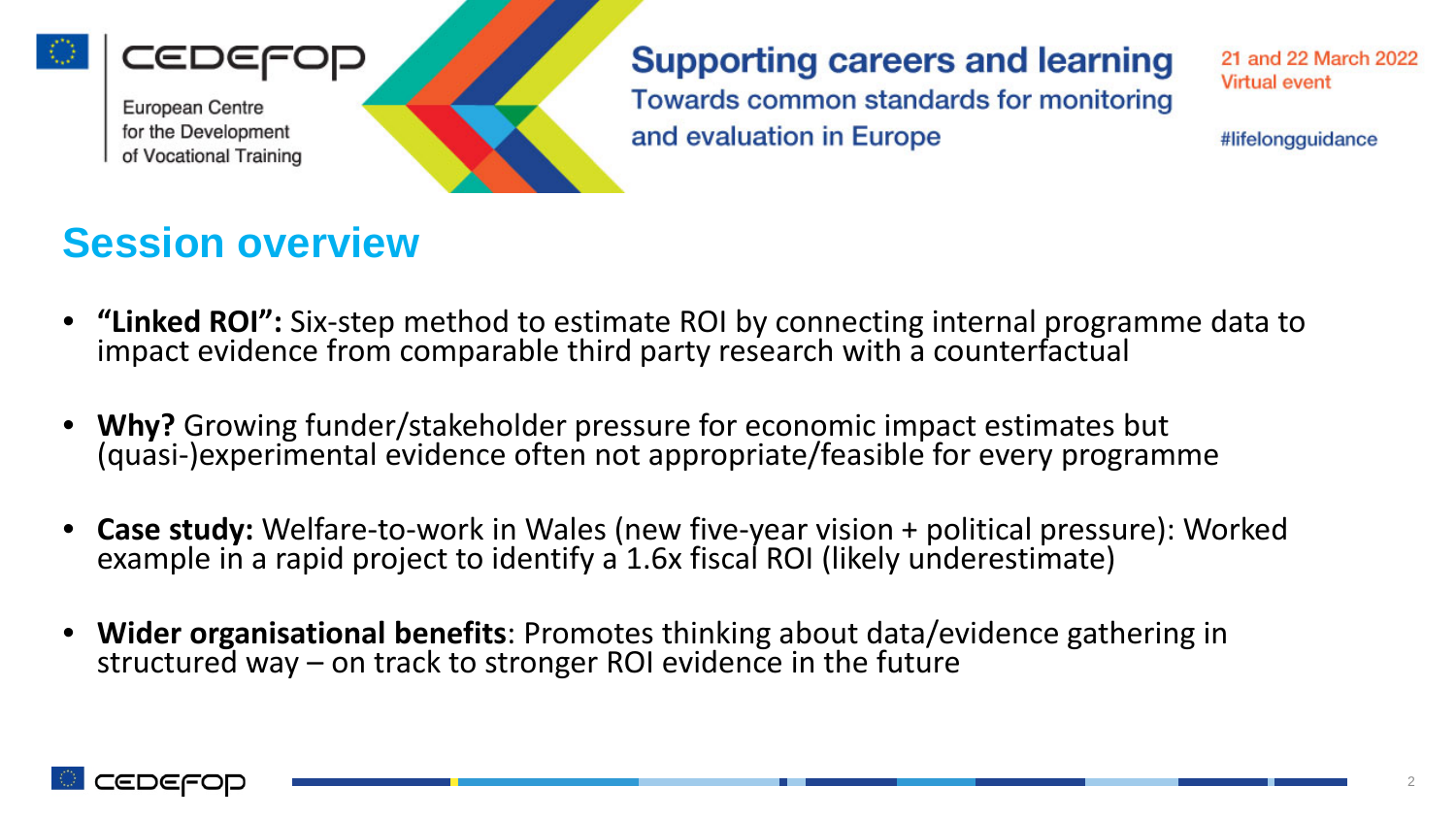



### **Supporting careers and learning**

Towards common standards for monitoring and evaluation in Europe

21 and 22 March 2022 **Virtual event** 

#lifelongguidance

### **Our motivation**



#### **Stakeholder/funder pressure Great evidence exists, but costly to generate & operational challenges**

| <b>IMPAO</b>                                      | Psychological Bulletin<br>2014, Vol. 140, No. 4, 1009-1041                                                                                                                                                                                                                                                                                                                                                                                                                                                                                                                                                                                                                                                                                        | @ 2014 American Psychological Association<br>0033-2509/14/\$12.00 DOI: 10.1037/50035923 |  |  |  |
|---------------------------------------------------|---------------------------------------------------------------------------------------------------------------------------------------------------------------------------------------------------------------------------------------------------------------------------------------------------------------------------------------------------------------------------------------------------------------------------------------------------------------------------------------------------------------------------------------------------------------------------------------------------------------------------------------------------------------------------------------------------------------------------------------------------|-----------------------------------------------------------------------------------------|--|--|--|
| NTERNATIONALLIC                                   | Effectiveness of Job Search Interventions: A Meta-Analytic Review                                                                                                                                                                                                                                                                                                                                                                                                                                                                                                                                                                                                                                                                                 |                                                                                         |  |  |  |
|                                                   | Songgi Liu<br>Pennsylvania State University                                                                                                                                                                                                                                                                                                                                                                                                                                                                                                                                                                                                                                                                                                       | Jason L. Huang<br><b>Wayne State University</b>                                         |  |  |  |
| <b>IMPACT OF THE REEMPLOYMENT AND ELIGIBILITY</b> | Mo Wang<br>University of Florida                                                                                                                                                                                                                                                                                                                                                                                                                                                                                                                                                                                                                                                                                                                  |                                                                                         |  |  |  |
| ASSESSMENT (REA) INITIATIVE IN NEVADA             | The current meta-analytic review examined the effectiveness of job search interventions in facilitating<br>job search success (i.e., obtaining employment). Major theoretical perspectives on job search interven-<br>tions, including behavioral learning theory, theory of planned behavior, social cognitive theory, and<br>coping theory, were reviewed and integrated to derive a taxonomy of critical job search intervention<br>components. Summarizing the data from 47 experimentally or quasi-experimentally evaluated job search<br>interventions, we found that the odds of obtaining employment were 2.67 times higher for job seekers                                                                                               |                                                                                         |  |  |  |
| <b>January 2012</b>                               |                                                                                                                                                                                                                                                                                                                                                                                                                                                                                                                                                                                                                                                                                                                                                   |                                                                                         |  |  |  |
| Task Order No: DOLF091A21507                      | participating in job search interventions compared to job seekers in the control group, who did not<br>participate in such intervention programs. Our moderator analysis also suggested that job search<br>interventions that contained certain components, including teaching job search skills, improving self-<br>presentation, boosting self-efficacy, encouraging proactivity, promoting goal setting, and enlisting social                                                                                                                                                                                                                                                                                                                  |                                                                                         |  |  |  |
| <b>Authors:</b>                                   | support, were more effective than interventions that did not include such components. More important,<br>job search interventions effectively promoted employment only when both skill development and<br>motivation enhancement were included. In addition, we found that job search interventions were more<br>effective in helping younger and older (vs. middle-aged) job seekers, short-term (vs. long-term)<br>unemployed job seekers, and job seekers with special needs and conditions (vs. job seekers in general)<br>to find employment. Furthermore, meta-analytic path analysis revealed that increased job search skills.<br>job search self-efficacy, and job search behaviors partially mediated the positive effect of job search |                                                                                         |  |  |  |
| <b>Marios Michaelides</b>                         | interventions on obtaining employment. Theoretical and practical implications and future research<br>directions are discussed.                                                                                                                                                                                                                                                                                                                                                                                                                                                                                                                                                                                                                    |                                                                                         |  |  |  |
| Eileen Poe-Yamagata                               | Keywords: job search training interventions, self-regulation, employment outcomes, self-efficacy, job                                                                                                                                                                                                                                                                                                                                                                                                                                                                                                                                                                                                                                             |                                                                                         |  |  |  |
| <b>Jacob Benus</b>                                | search behaviors                                                                                                                                                                                                                                                                                                                                                                                                                                                                                                                                                                                                                                                                                                                                  |                                                                                         |  |  |  |
| Dharmendra Tirumalasetti                          |                                                                                                                                                                                                                                                                                                                                                                                                                                                                                                                                                                                                                                                                                                                                                   |                                                                                         |  |  |  |

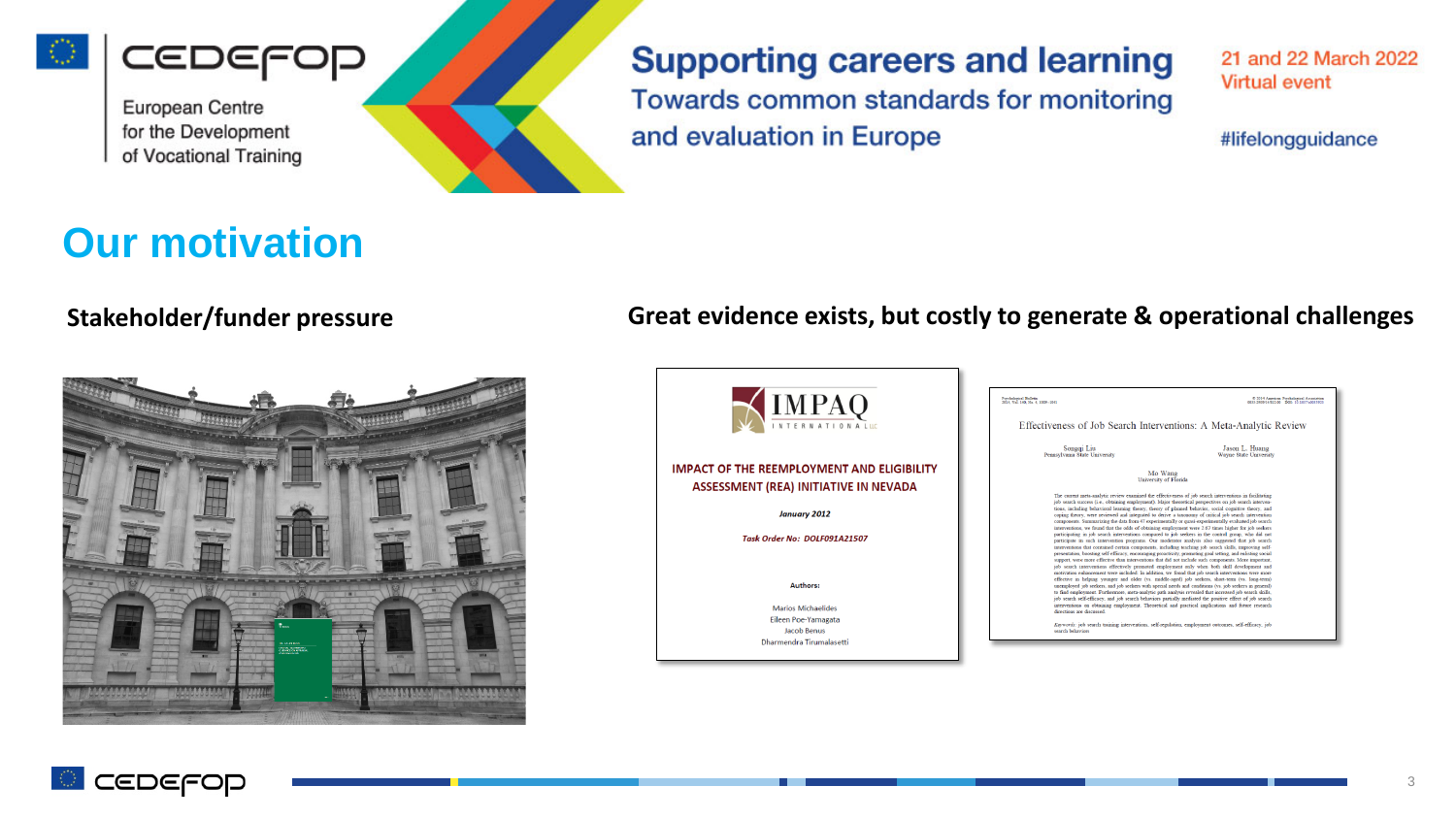

CEDEFOD



#### **Supporting careers and learning**

Towards common standards for monitoring and evaluation in Europe

21 and 22 March 2022 **Virtual event** 

#lifelongguidance

### **Linked ROI as a middle way?**

**?**

**Hypothetical ROI Linked ROI ? ROI from in-project RCT**

Table 1 - Breakdown of Job and Learning Outcomes, Costs and Benefits of the National Careers Service: Yorkshire and the Humber Face-to-Face Service<sup>38</sup>

|                                                                            | 2016-2017      | 2017 - 2018 (Projected) | <b>Predicted Change</b>           |  |  |
|----------------------------------------------------------------------------|----------------|-------------------------|-----------------------------------|--|--|
| <b>Cost of Service</b>                                                     | £5.6 million   | £5.5 million            | £62k Reduction                    |  |  |
| <b>Number of Clients</b>                                                   | 57.321         | 54.280                  | 5% Reduction                      |  |  |
| <b>Entered Learning or Training</b>                                        | 7.566          | 9,390                   | 24% Increase                      |  |  |
| <b>Entered sustained</b><br>employment                                     | 9.917          | 9.934                   | 0.2% Increase                     |  |  |
| <b>Progressed in existing</b><br>employment                                | 688            | 652                     | 5% Reduction                      |  |  |
| ROI <sup>40</sup>                                                          | £50.6 million  | £50.6 million           |                                   |  |  |
| <b>Lowest Attribution Rate before</b><br><b>Costs &gt; Fiscal Benefits</b> | 5.5%           | 5.5%                    |                                   |  |  |
| Total 'knock-on' effects                                                   | £126.1 million | £126.4 million          | £300k increase                    |  |  |
| <b>Lowest Attribution Rate before</b><br><b>Costs &gt; Total Benefits</b>  | 2.2%           | 2.2%                    |                                   |  |  |
| <b>Effects of 24% Funding Cuts</b>                                         |                |                         |                                   |  |  |
| Cost<br>$\circ$                                                            |                |                         | £1.38 million saving per<br>annum |  |  |
| <b>Fiscal Benefits</b><br>$\circ$                                          |                |                         | £12.1 million fall per<br>annum   |  |  |
| <b>Societal Benefits</b><br>$\Omega$                                       |                |                         | £30.2 million fall per<br>annum   |  |  |

Source: National Careers Service, Yorkshire and the Humber contract figures



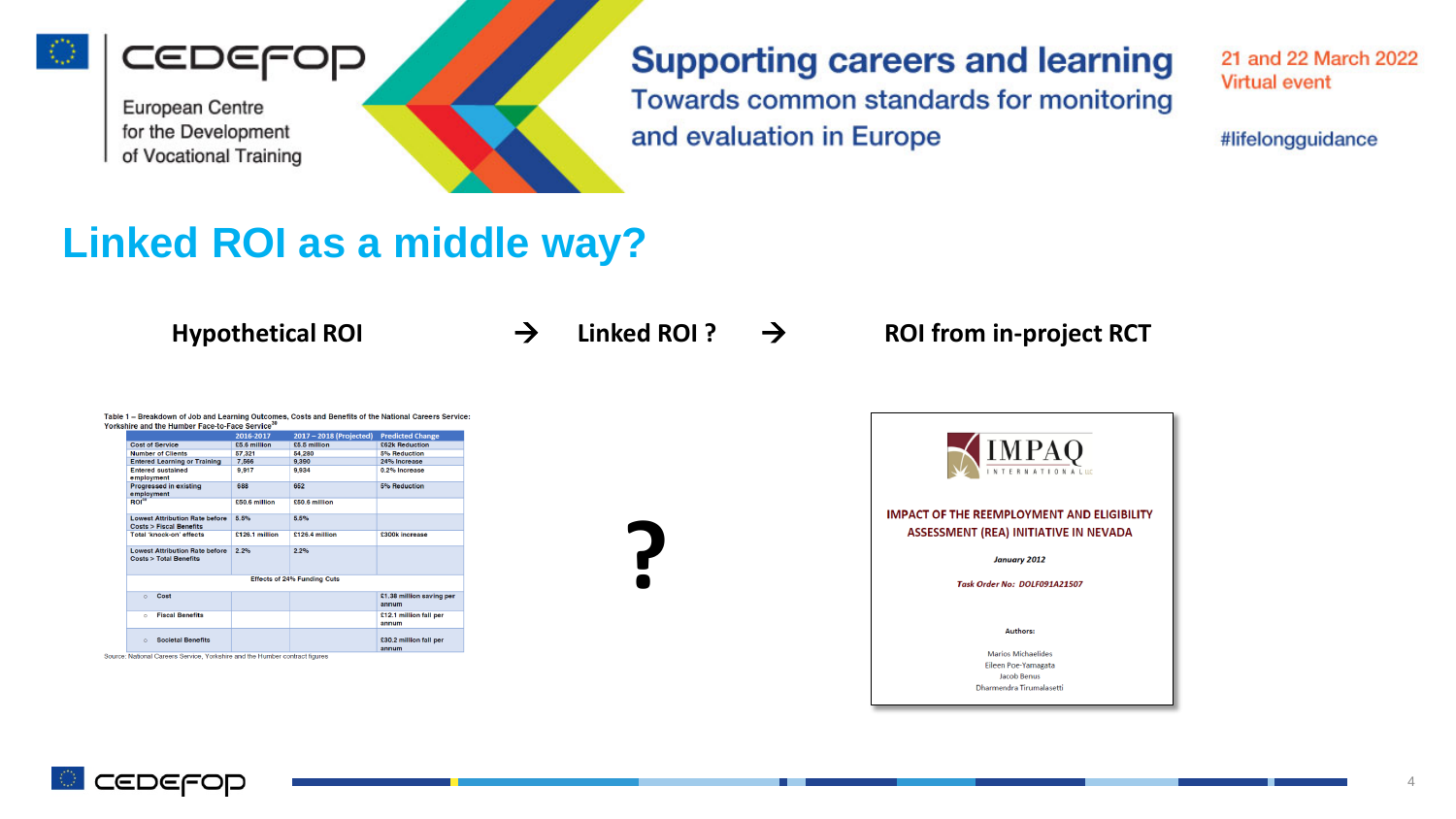



### **Supporting careers and learning**

Towards common standards for monitoring and evaluation in Europe

21 and 22 March 2022 **Virtual event** 

#lifelongguidance

### **Linked ROI method overview**

Estimated benefit NPV (partial)

= ROI multiplier *(1x = breakeven)*

Total cost NPV (complete)

#### **Principles:**

- Use already available data
- Favour fiscal ROI at first
- Acknowledge uncertainty (err conservative)
- Engage stakeholders
- Treat as ongoing process

#### **Process:**

*Step 1: Identify and prioritise impact strands Step 2: Identify total budget across activities Step 3: Data review to specify ROI calculation chain Step 4: Construct model with internal and external data Step 5: Document assumptions with conservative choices Step 6: Review, refine, and discuss implications*

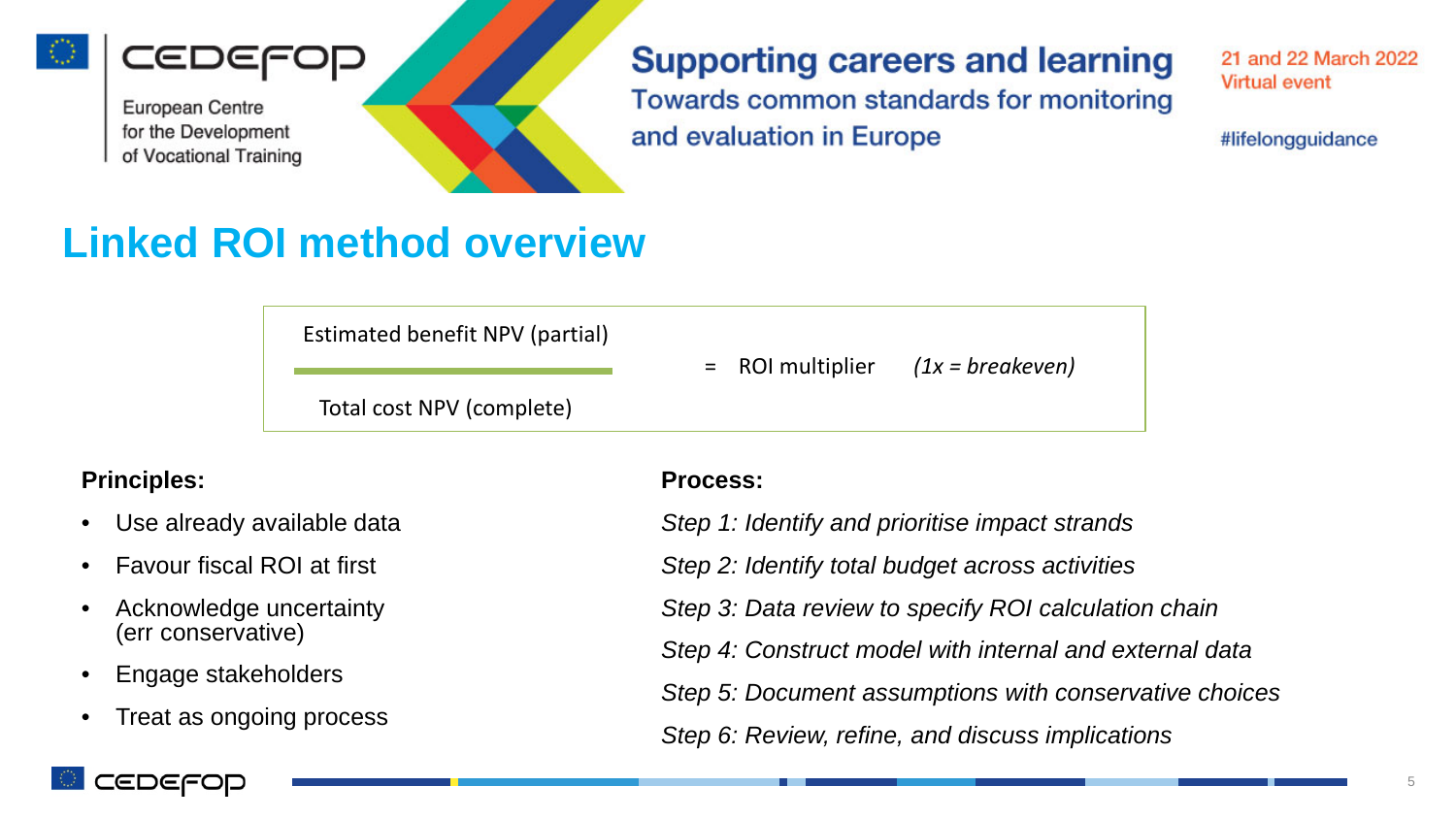



#### **Supporting careers and learning**

Towards common standards for monitoring and evaluation in Europe

21 and 22 March 2022 **Virtual event** 

#lifelongguidance

### **Working Wales: Steps 1 & 2**

| <b>Initial customer status</b> | Distribution of 1:1 adviser<br>time (Feb 19-Oct 20) |  |  |
|--------------------------------|-----------------------------------------------------|--|--|
| Not in paid work               | 67%                                                 |  |  |
| Unemployed                     | 62%                                                 |  |  |
| Not available for EET          | 3%                                                  |  |  |
| Not ready to enter EET         | $1\%$                                               |  |  |
| Voluntary work                 | 0.4%                                                |  |  |
| In work                        | 21%                                                 |  |  |
| Key Stage 3-4                  | 5%                                                  |  |  |
| <b>FE</b>                      | 4%                                                  |  |  |
| Apprenticeship/Traineeship     | 2%                                                  |  |  |
| Sixth Form                     | 1%                                                  |  |  |
| Other                          | 1%                                                  |  |  |

#### **Step 1: Impact strand selection**

- Unemployed adults getting back to work (c. 67% of clients)
- Only one benefit of several direct and indirect benefits that might come from supporting that client group  $\rightarrow$  "partial benefit"

#### **Step 2: Cost estimate**

• Focus only on fiscal ROI so apply 67% of total organisational budget of £11m p.a.  $\rightarrow$  £7.3m *(top-down cost allocation method; bottom up ingredients model is an alternative)*

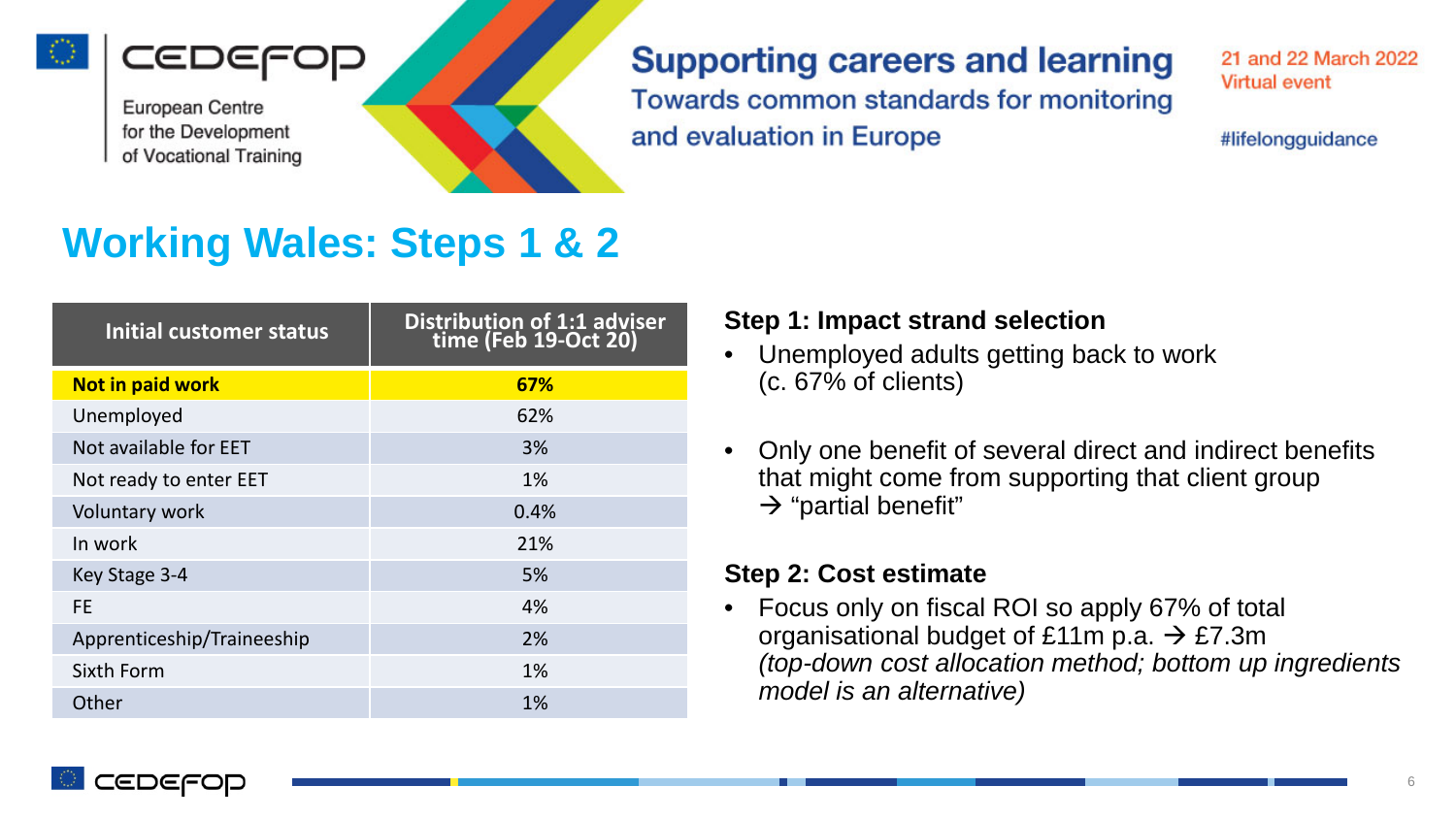



of Vocational Training



21 and 22 March 2022 **Virtual event** 

#lifelongguidance

### **Working Wales: Step 3 Data review 1/2**

#### **Internal data: Distribution of IAG support to adults not in paid work (Feb 2019 - Oct 2020)**

| <b>Total one-to-one</b><br>support | <b>Customer share (%)</b> | One-to-one<br>support (minutes) | <b>Receiving 3rd party</b><br>referral (%) | <b>Receiving internal</b><br>referral (%) |
|------------------------------------|---------------------------|---------------------------------|--------------------------------------------|-------------------------------------------|
| <b>Zero</b>                        | 9%                        | $\overline{0}$                  | 5%                                         | 4%                                        |
| Up to 30 mins                      | 6%                        | 10                              | 11%                                        | 6%                                        |
| 30-59 mins                         | 16%                       | 41                              | 23%                                        | 22%                                       |
| $1-2$ hrs                          | 41%                       | 68                              | 25%                                        | 32%                                       |
| $2-3$ hrs                          | 16%                       | 111                             | 23%                                        | 50%                                       |
| <b>3-5 hrs</b>                     | 9%                        | 171                             | 30%                                        | 56%                                       |
| $5+ hrs$                           | 3%                        | 334                             | 37%                                        | 63%                                       |

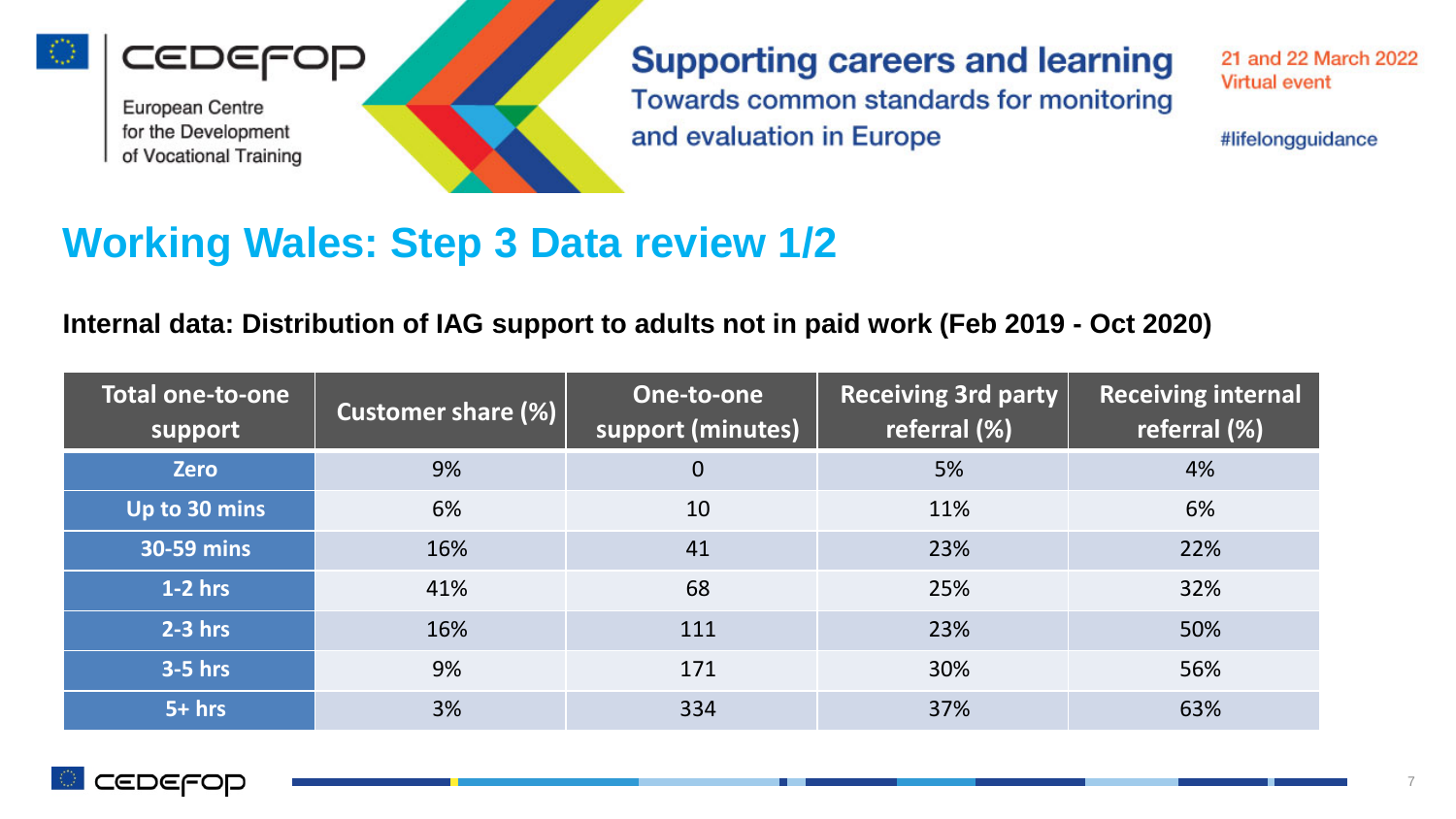

**Supporting careers and learning** Towards common standards for monitoring and evaluation in Europe

21 and 22 March 2022 **Virtual event** 

#lifelongguidance

### **Working Wales: Step 3 Data review 2/2**

#### **Third party evidence on comparable programmes**

- Scopus English language search 2000-mid-2021, broad scan for any ROI related work in guidance/education  $\rightarrow$  3,993 articles
- Title/abstract relevance filter + Input from 7 sector experts to identify additional literature, especially grey literature
- Must result in an ROI/CBA estimate in the field of career guidance supporting unemployed adults  $\rightarrow$  11 articles (of which 9 are grey literature)
- Choose single closest fit to WW based on (i) activities involved in the intervention; (ii) scale/cost of the intervention; (iii) labour market context; and (iv) delivery provider type  $\rightarrow$  RES/REA RCT in Nevada

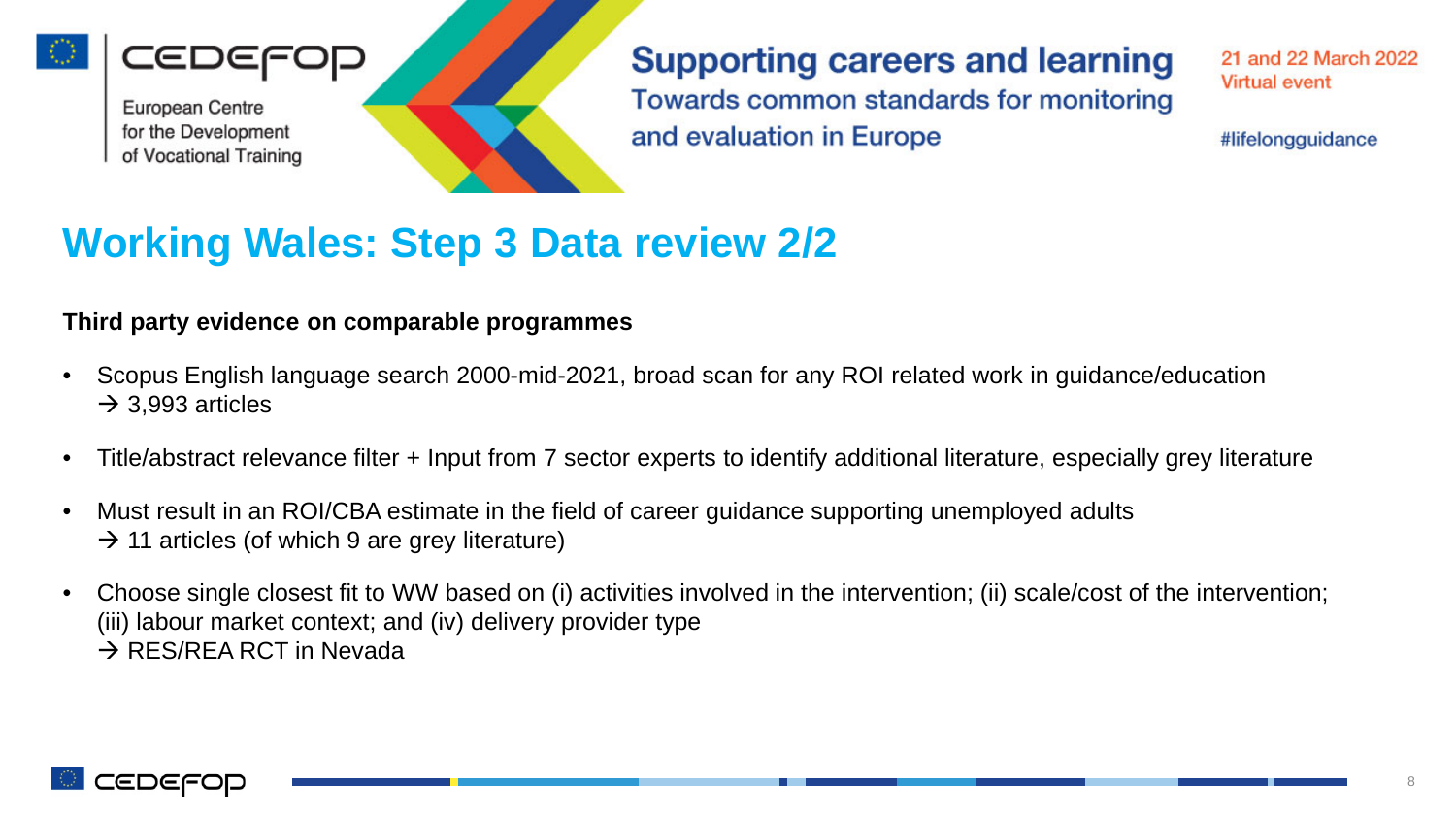

 $\equiv$ 

**Supporting careers and learning** Towards common standards for monitoring and evaluation in Europe

21 and 22 March 2022 **Virtual event** 

#lifelongguidance

### **Working Wales: Step 4 Build model**

#### **Need to adjust WW data to better fit the type of programme evaluated in Nevada:**

 $\rightarrow$  Assume zero benefit if 1:1 support was less than 30 minutes, assume 25% of benchmark impact if 30-59 mins

#### **Translate impact conservatively into Welsh context**

- $\rightarrow$  3.1 week reduction in unemployment insurance claims  $\rightarrow$  Apply to typical standard allowance for single persons aged 25 and older under universal credit, being set at £GBP 410 per month
- $\rightarrow$  3% increase in earnings  $\rightarrow$  Applied to GBP 20,000 annual gross salary (70% of the Wales full-time gross median salary in 2019) and 46% direct tax take on marginal increase in income

GBP 850 in direct fiscal return cashed over 2 years → £11.8m accrued per year of operation → Fiscal ROI 1.6x

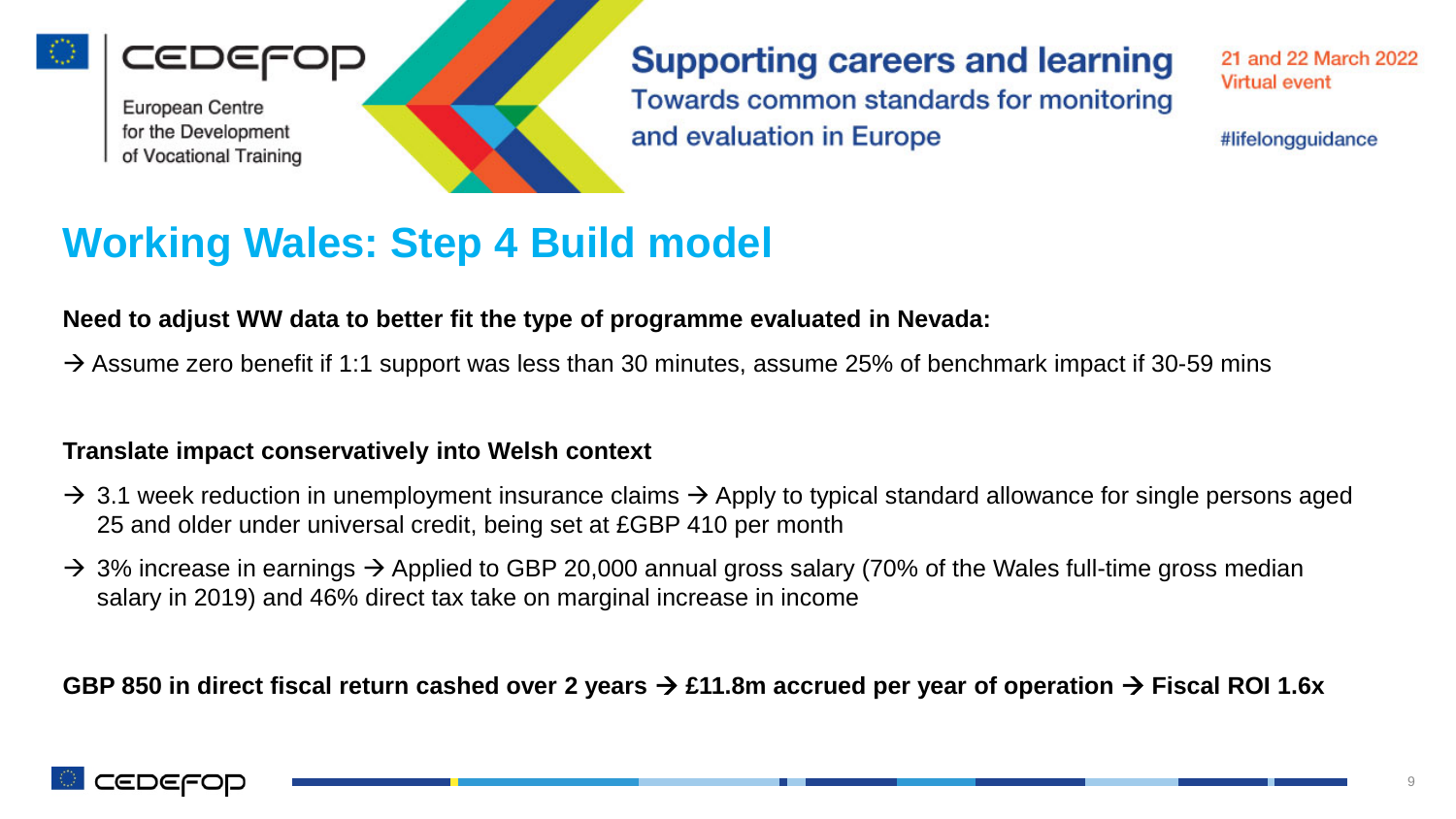



**Supporting careers and learning** Towards common standards for monitoring and evaluation in Europe

21 and 22 March 2022 **Virtual event** 

#lifelongguidance

### **Working Wales: Step 5 Be cautious**

#### **Key conservative assumptions**

- 1. No economic multiplier effects on economic activity (income tax and employer contributions only);
- 2. Tax take only applied for two 2 years post return to work on the marginal wage gain;
- 3. Any benefits for those receiving less than one 1 hour of one-to-one support are mostly treated as upside;
- 4. Any benefits to an individual or the State beyond leaving benefits and a marginal wage gain are excluded (e.g. improved resilience for future job uncertainty, mental wellbeing gains, spillover benefits for family)

**However: key assumption of no displacement: Jobs gained are not at the expense of those who would otherwise go into similarly long-lasting unemployment.**

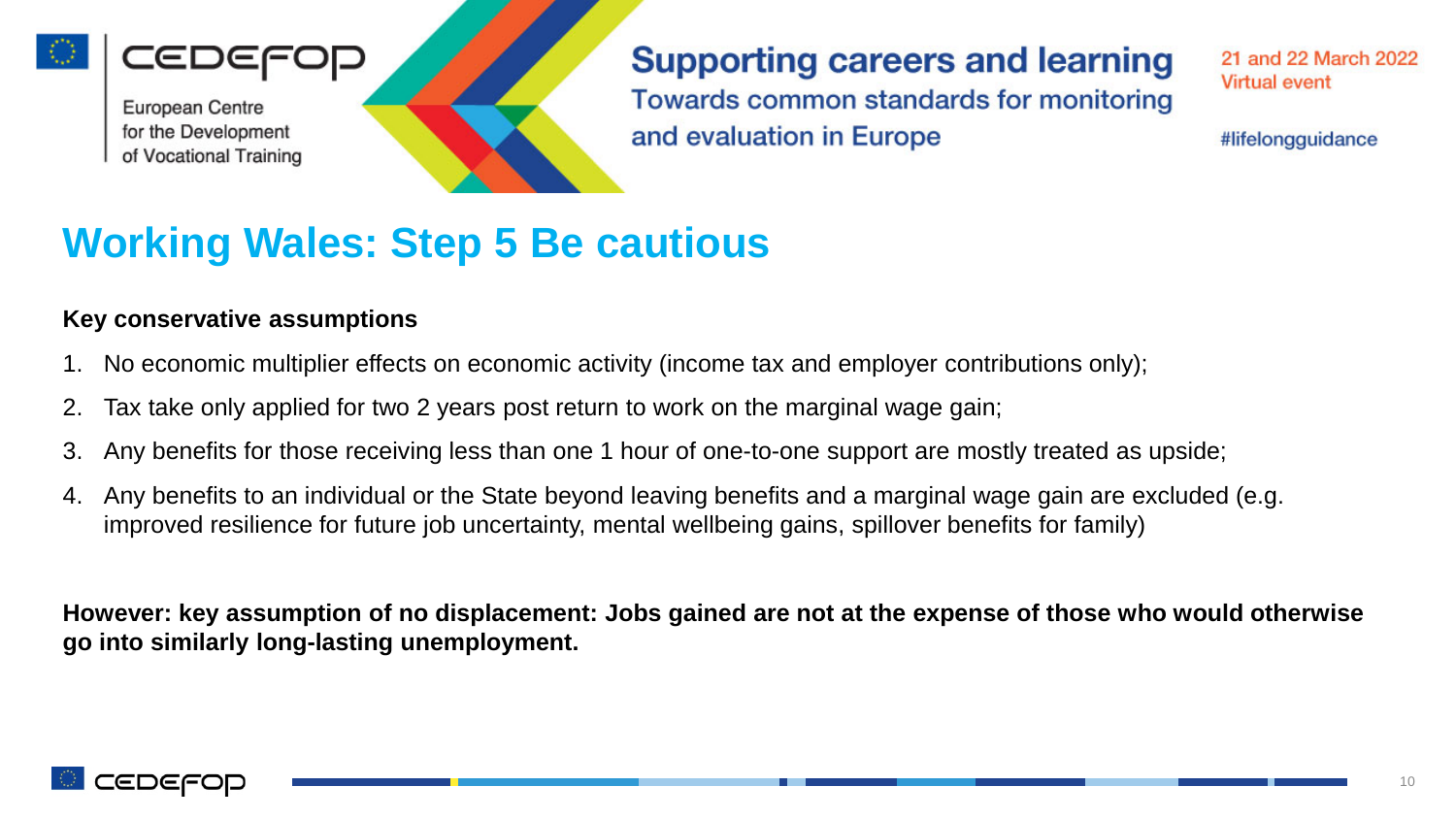





21 and 22 March 2022 **Virtual event** 

#lifelongguidance

### **Working Wales: Step 6 Review 1/2**

| <b>Key challenge</b>                    | Implications / limitations conveyed to leadership                                                                                                                                                                                                                |
|-----------------------------------------|------------------------------------------------------------------------------------------------------------------------------------------------------------------------------------------------------------------------------------------------------------------|
| <b>Holistic programme</b>               | Guidance on its own is rarely the only activity helping a person achieve their goals<br>$\rightarrow$ Need to use counterfactual studies to drive an ROI                                                                                                         |
| Diverse possible long-<br>term benefits | Improved motivation, confidence, mental health, progress, "career success",<br>$\rightarrow$ Anything we measure is only a partial picture                                                                                                                       |
| Diverse, often small<br>scale work      | Often highly tailored; typically few hours compared to overall education/work<br>$\rightarrow$ Needs large, careful studies to identify effects (few studies have been funded)                                                                                   |
| Non-economic goals                      | Sometimes guidance should reduce (some) economic benefits - where it helps someone achieve other goals (stability,<br>passion, balance, system-change etc.)<br>$\rightarrow$ Important to treat fiscal ROI as only one input into prioritisation/decision-making |
| <b>Changing practice</b>                | Studies are inevitably historical and local in coverage, esp. long-term outcomes<br>$\rightarrow$ Data can only ever be indicative for future impact of current practice and past research should be used conservatively<br>to drive ROI assumptions             |

*"Treat exact numbers as indicative and one input among several into evaluating a programme – part of an ongoing process of research and learning – and as conservative partial estimates, it is likely the full ROI is higher"*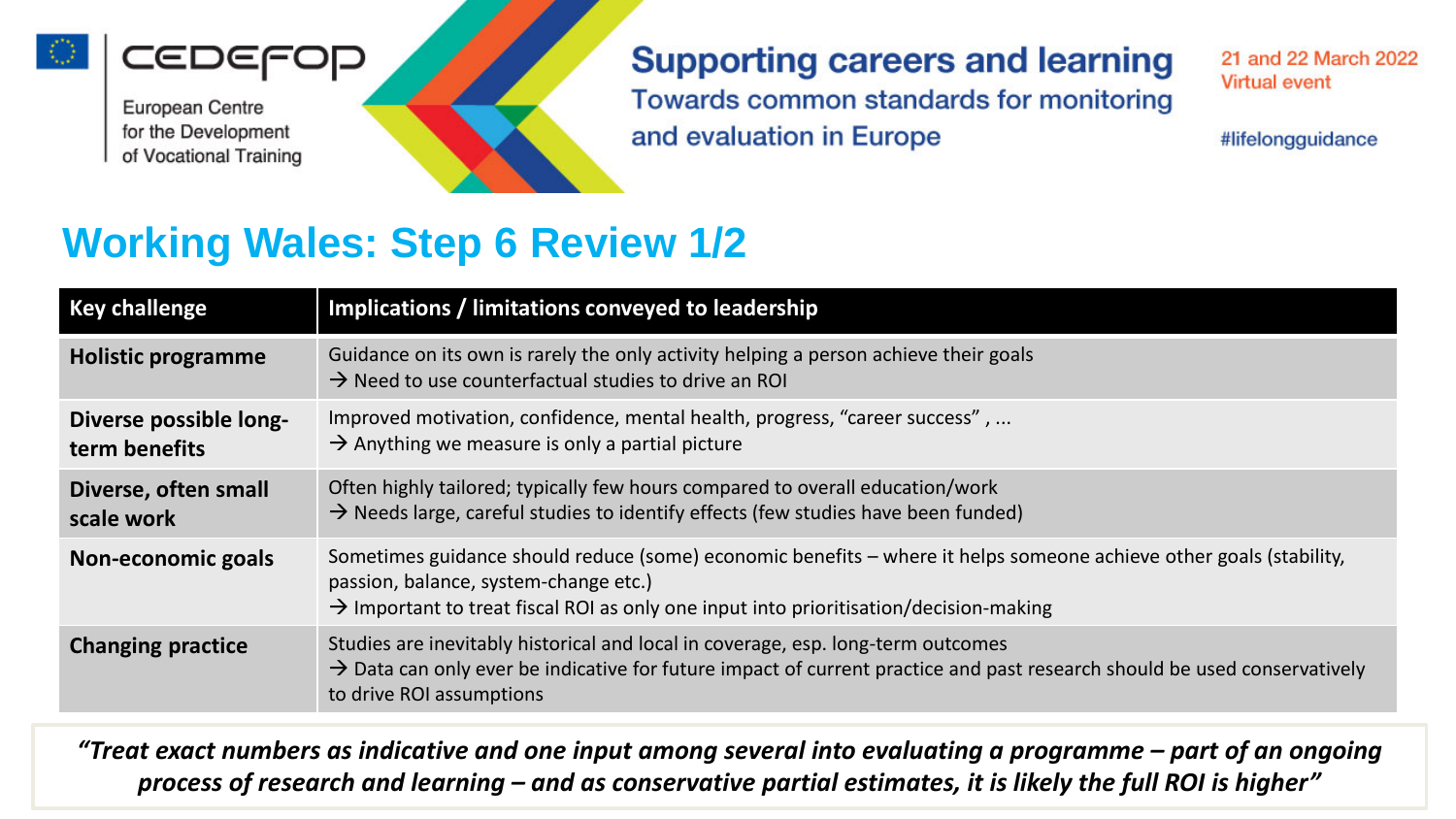

**Supporting careers and learning** Towards common standards for monitoring and evaluation in Europe

21 and 22 March 2022 **Virtual event** 

#lifelongguidance

### **Working Wales: Step 6 Review 2/2**

- **Welcomed by board and senior team, used in new five-year vision, and discussed with stakeholders**
- **Supported awareness of different nature of returns/ROI of school-age vs. adult interventions**
- **Identified options for better data collection and retention to support future research**
- **Prompted research exercise to expand scope of ROI for adults to incorporate wellbeing benefits, combined with an operational pilot for supporting practitioners to embed wellbeing more explicitly into their work**
- **Galvanised ambition to do more impact evidence building internally (formal government evaluation underway, review by inspectorate, and current research planning workshops underway)**
- **Important to be aware of limitations of ROI evidence in itself and as an input into policy making (one input among many, only captures some features of interest, comparability is challenging)**

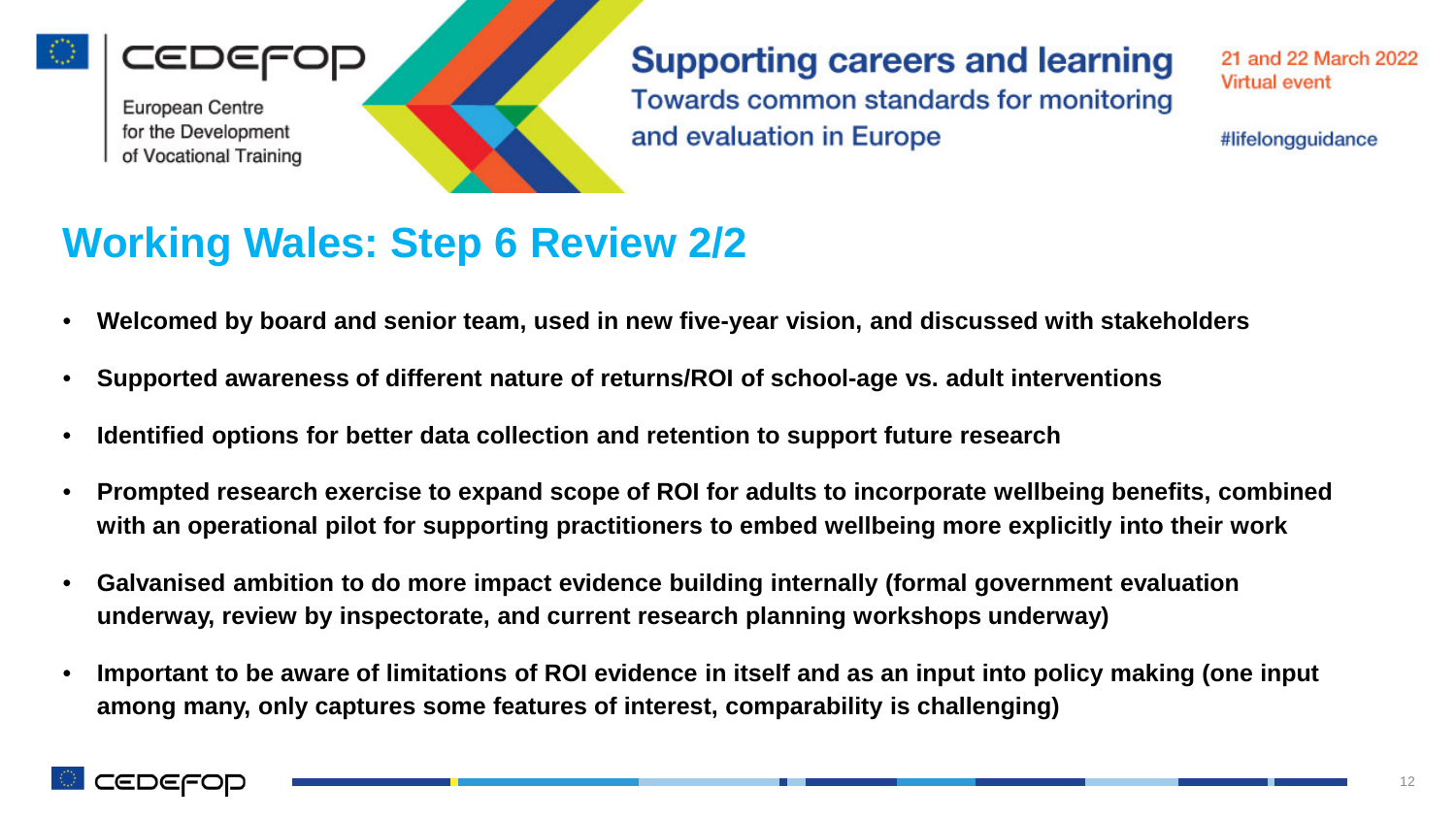



of Vocational Training

#### **Supporting careers and learning**

Towards common standards for monitoring and evaluation in Europe

21 and 22 March 2022 **Virtual event** 

#lifelongguidance

### **Key limitations**

- **Third party study inexact match to WW programme**  *(e.g. US context and compulsory)*
- **Limited literature scan**  *(e.g. English language, limit to full ROI estimates only)*
- **WW programme and data based on early & partial roll-out**  *(e.g. new programme in start-up phased then covid disruption, rest of referral framework not yet procured by government)*
- **Limited ability to cross-check findings with internal data**  *(e.g. customer satisfaction data and partial outcome data support the ROI directionally)*
- **Rapid analysis scope** *(e.g. limited scope for robustness checks)*

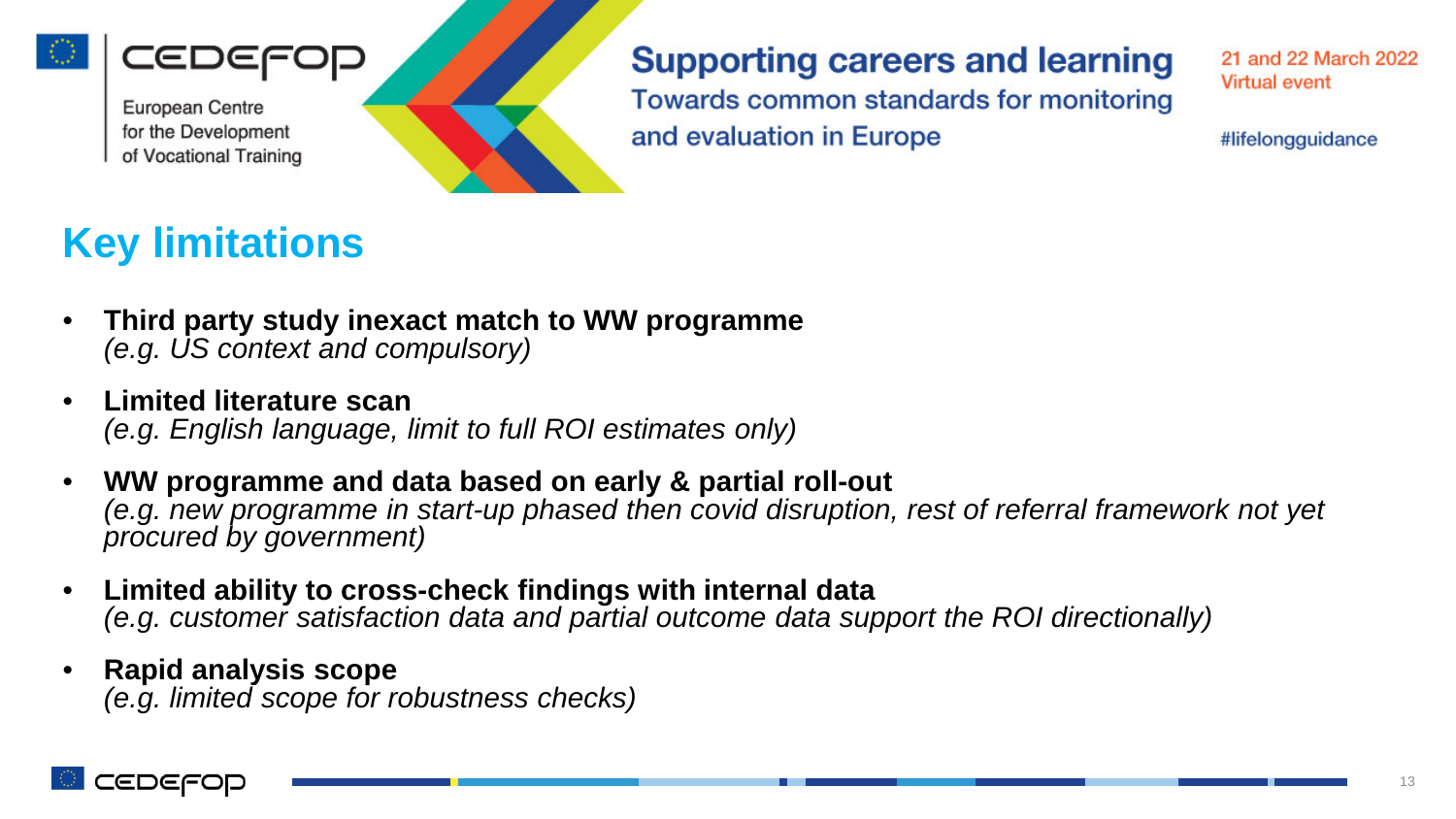





#### **Supporting careers and learning**

Towards common standards for monitoring and evaluation in Europe

21 and 22 March 2022 **Virtual event** 

#lifelongguidance

### **Other ROI estimates?**

| <b>Authors</b>                    | <b>Context</b>                                                                                                                | <b>Example ROI</b>                                             |
|-----------------------------------|-------------------------------------------------------------------------------------------------------------------------------|----------------------------------------------------------------|
| ICF International (2016)          | US (Ohio) - training and supportive services to individuals<br>interested in healthcare, manufacturing, or construction       | $0.3x$ (construction) – 3.2x<br>(health) in 10 year fiscal ROI |
| Maibom, Rosholm, & Svarer (2012)  | Denmark - one-to-one and groupwork interventions to support<br>individuals to move from unemployment into work (experiment B) | 2.9x in 2 year multi-aspect<br><b>ROI</b>                      |
| Oxford Economics (2008)           | Northern Ireland – public employment service adult guidance<br>provision                                                      | 9.0x in fiscal ROI (low end<br>3.4x)                           |
| Fleissig $(2014)$                 | US (California) - one stop career centres (public employment<br>centre)                                                       | 6x-13x participant ROI                                         |
| Hasluck, McKnight, & Elias (2000) | UK - A personal advice service to help lone parents to access jobs,<br>training and other support services e.g. childcare.    | 0.9x in 2 year fiscal ROI                                      |

#### *Note: Methodologies and counterfactual sources vary widely – studies need to be interrogated individually not directly compared*

\* Studies simplified for table presentation; some address multiple interventions. Full details in the underlying papers.

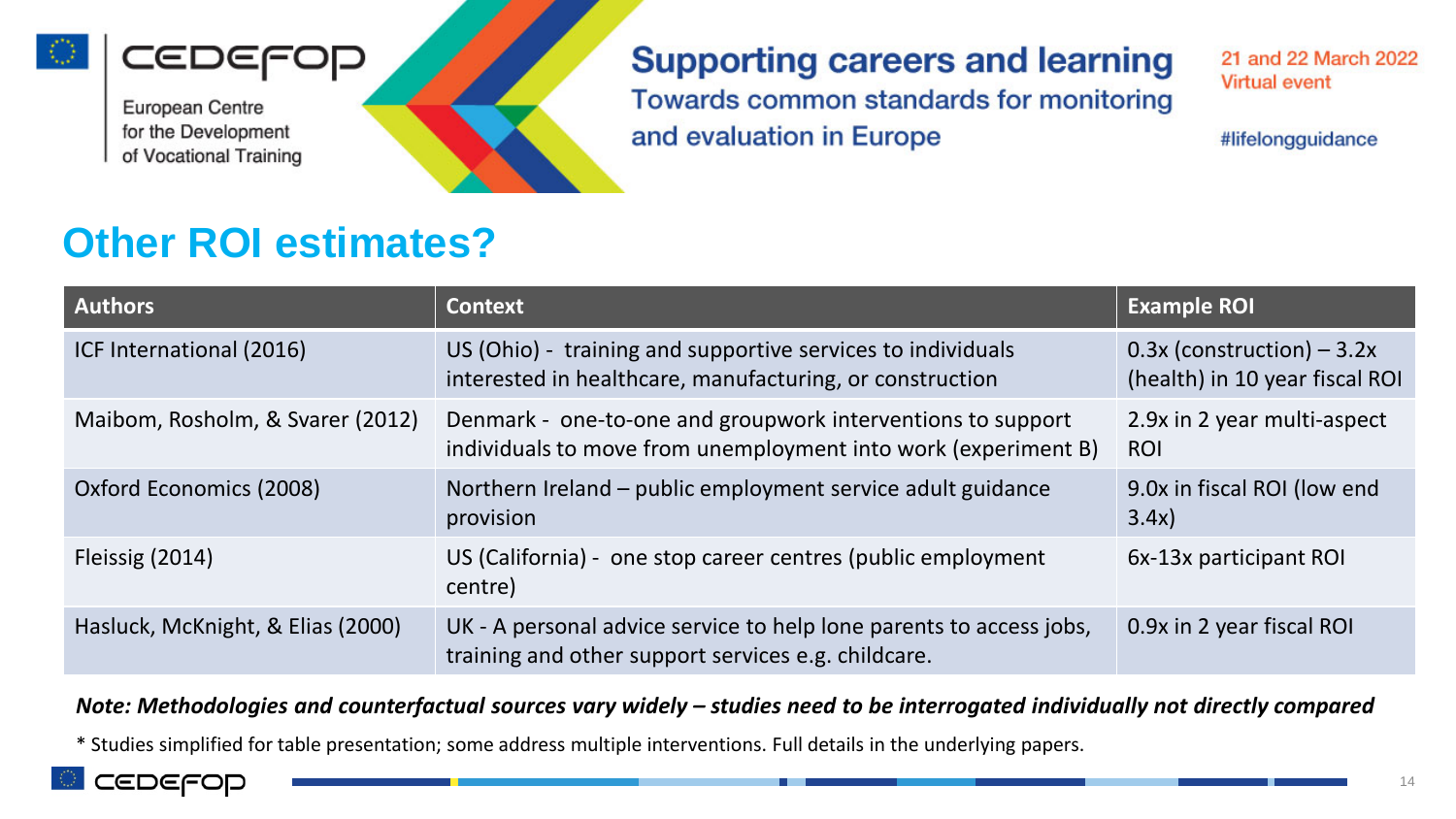



### **Supporting careers and learning**

Towards common standards for monitoring and evaluation in Europe

21 and 22 March 2022 **Virtual event** 

#lifelongguidance

### **Appendix: ROI sensitivity table**

|                                                                                                                  |                | Proportion of relevant customer base in scope for average reduction in weeks unemployed |      |      |      |      |      |
|------------------------------------------------------------------------------------------------------------------|----------------|-----------------------------------------------------------------------------------------|------|------|------|------|------|
|                                                                                                                  |                | 0%                                                                                      | 20%  | 40%  | 60%  | 80%  | 100% |
| (as sole benefit;<br>Reduction<br><u>unemploy</u><br>increase)<br>excl.<br>lэ,<br><b>Pa</b><br>weeks<br>earnings | $\overline{0}$ | 0.00                                                                                    | 0.00 | 0.00 | 0.00 | 0.00 | 0.00 |
|                                                                                                                  | $\overline{2}$ | 0.00                                                                                    | 0.10 | 0.20 | 0.30 | 0.40 | 0.50 |
|                                                                                                                  | $\overline{4}$ | 0.00                                                                                    | 0.20 | 0.40 | 0.60 | 0.80 | 1.00 |
|                                                                                                                  | 6              | 0.00                                                                                    | 0.30 | 0.60 | 0.90 | 1.20 | 1.50 |
|                                                                                                                  | 8              | 0.00                                                                                    | 0.40 | 0.80 | 1.20 | 1.60 | 2.01 |
|                                                                                                                  | 10             | 0.00                                                                                    | 0.49 | 0.98 | 1.47 | 1.96 | 2.45 |